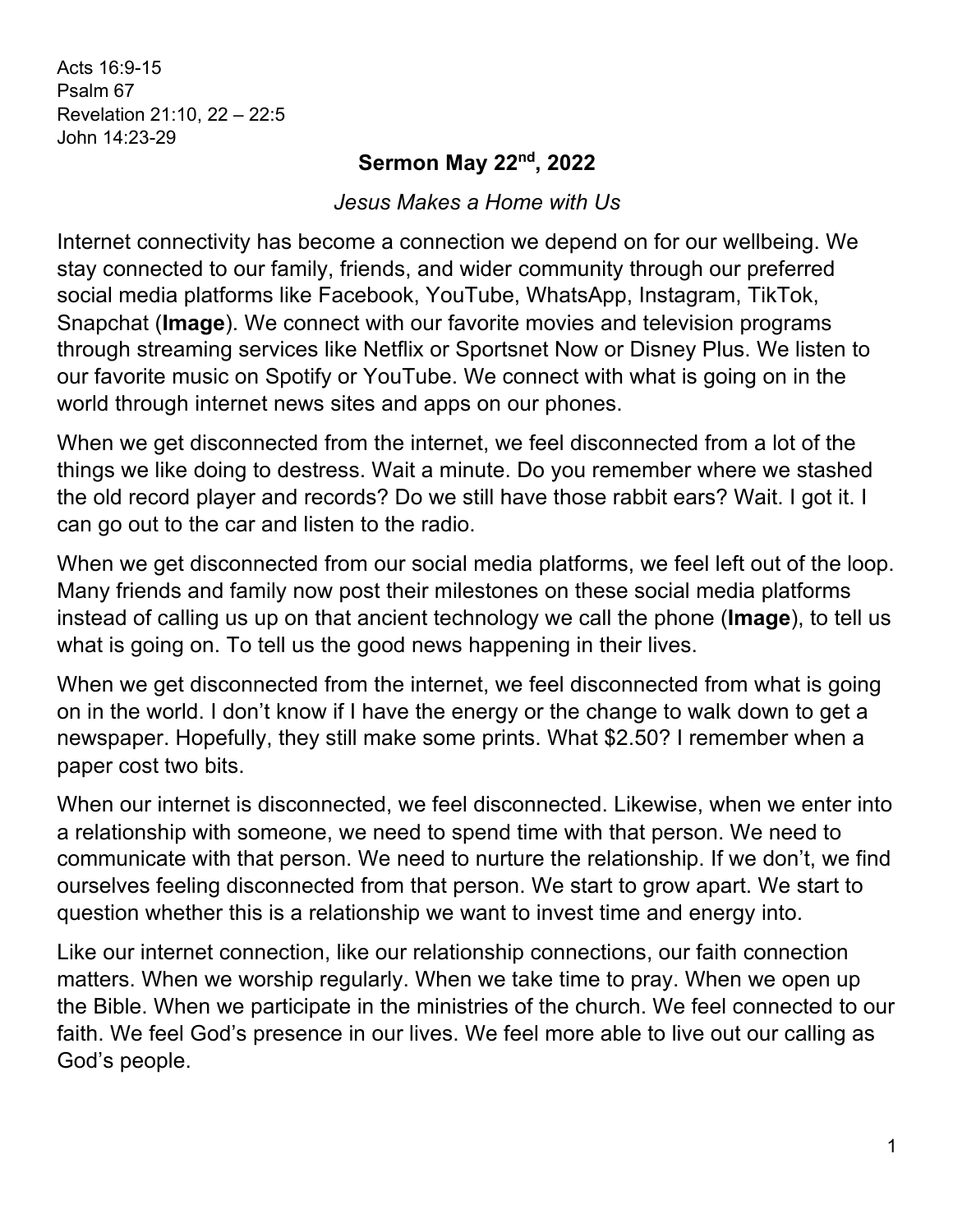And yet, sometimes life gets busy. Sometimes our pain is overwhelming. Sometimes we get caught up in things or relationships that are not good for us. Sometimes we get frustrated with all the garbage that is going on in the world (**Image**).

Sometimes we don't feel the motivation to participate in a ministry. Sometimes we get out of the habit of going to church. Sometimes we feel too discouraged to open up our Bibles. Sometimes we feel too angry or upset to pray.

When we find ourselves stepping away from the practices of our faith, we start to feel disconnected from God, from church, from Christ's message. We struggle to live out our calling as God's people. Loving God and neighbour.

Many of us have found ourselves standing in this place from time to time. It isn't easy to stay committed to something all the time. Sometimes the internet goes out. Sometimes a relationship loses its fervour. Sometimes our faith loses its saltiness.

In Jesus' last words to his disciples before his arrest, Jesus encourages them and us to dwell in his teachings. To dwell in God's word. To dwell in the good news of Jesus Christ.

When we dwell in God's word, we remember that God has made a home within us.

Jesus goes on to reassure us that we have been given an Advocate. The Holy Spirit. Who helps us stay connected with God. Who helps us dwell in God's word. Who helps us be Christ's hands and feet in this world. Healing and redeeming people in our community. Who helps us see that God has made a home within us.

The Holy Spirit is our advocate. The Holy Spirit works through many means to keep us connected to our faith. To Christ's message and ministry. For example, the Holy Spirit does this through people. Like a pastor or a friend or a family member who helps us see the value in attending worship (**Image**). In praying. In reading the Bible. In getting involved in the church. How many times has a person in our lives helped us stay connected with God's word? With Christ's ministry?

The Holy Spirit helps us stay connected to our faith through an event or a moment. Like a life changing event that challenges us to reflect on where God is present in our lives. Or a brief moment that seems to impact us in an unexplainable way.

The Holy Spirit helps us stay connected to our faith through worship (**Image**). Through the pastor's sermon or through the music we sing, or through communion. We come away feeling renewed. Feeling connected to God and to Christ's message. Ready to go out and be Christ's hands and feet in our community.

The Holy Spirit helps us stay connected to our faith through the body of Christ. Sometimes it is in our connection with other people in the church that keeps us